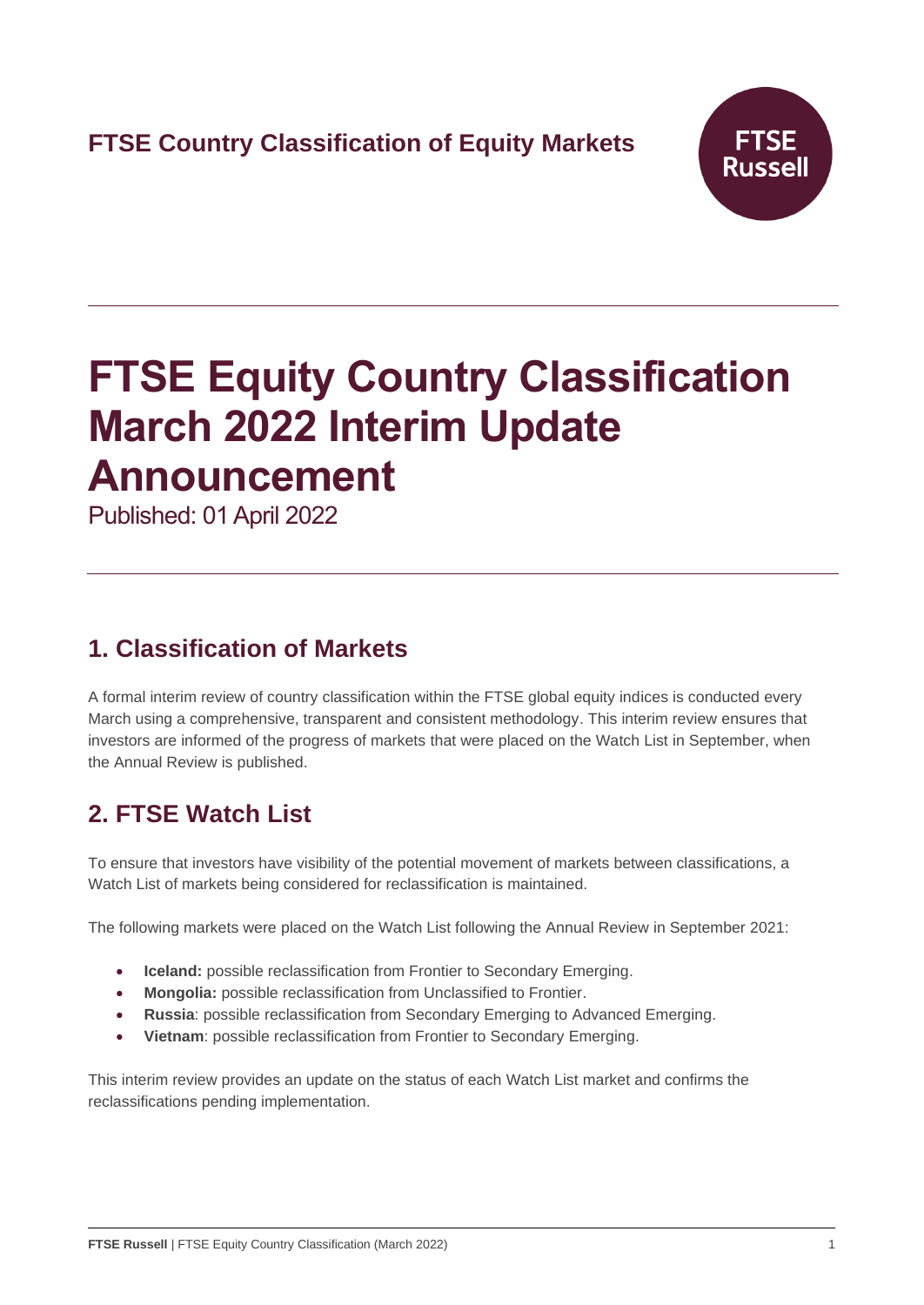# **3. Progress of Watch List markets since September 2021**

### **Advanced Emerging Watch List**

#### **Russia – Deleted from FTSE Russell Equity Indices**

On 02 March 2022, FTSE Russell [announced](https://research.ftserussell.com/products/index-notices/home/getnotice/?id=2603553) that in accordance with rule 2.1 of the FTSE Russell Index Policy [In the Event Clients are Unable to Trade a Market,](https://research.ftserussell.com/products/downloads/FTSE_Russell_Index_Policy_in_the_Event_Clients_are_Unable_to_Trade_a_Market.pdf) Russia would be deleted from all FTSE Russell equity indices effective from the open on Monday 07 March 2022. In addition, Russia was assigned an 'Unclassified' market status within the FTSE Equity Country Classification scheme.

This decision was taken following consultation with advisory committee members and other market participants, and was based on the following factors:

- The imposition of escalating sanctions by the European Union, the United Kingdom and the United States of America.
- The decision by the Central Bank of Russia (CBR) to suspend trading on the Moscow Exchange (MOEX) and prohibit non-resident investors from executing security sales.
- The decision by the CBR to prohibit international investors from withdrawing funds from Russia during March 2022.

Upon the resumption of regular trading and the removal of all restrictions on non-resident investors, Russia will be re-evaluated as a new market as part of the FTSE Equity Country Classification process.

### **Secondary Emerging Watch List**

#### **Iceland – Reclassification from Frontier to Secondary Emerging market status**

FTSE Russell is pleased to announce that Iceland will be assigned Secondary Emerging market status effective from the FTSE Global Equity Index Series (GEIS) semi-annual review in September 2022.

Iceland was added to the Watch List in September 2021 for possible reclassification from Frontier to Secondary Emerging market status. The market meets all the FTSE Quality of Markets criteria and the minimum size and eligible securities count requirements required for attaining Secondary Emerging market status within the FTSE Equity Country Classification scheme.

FTSE Russell will confirm by 30 June 2022 whether the inclusion of Iceland in FTSE GEIS will be implemented in one or more tranches. An FAQ is available on the FTSE Russell website for additional information on Iceland's reclassification; see hyperlink: FAQ - [Iceland.](https://research.ftserussell.com/products/downloads/FTSE_FAQ_Document_Iceland.pdf)

FTSE Watch List indices reflecting the inclusion of Iceland in FTSE GEIS are available to subscribing index users.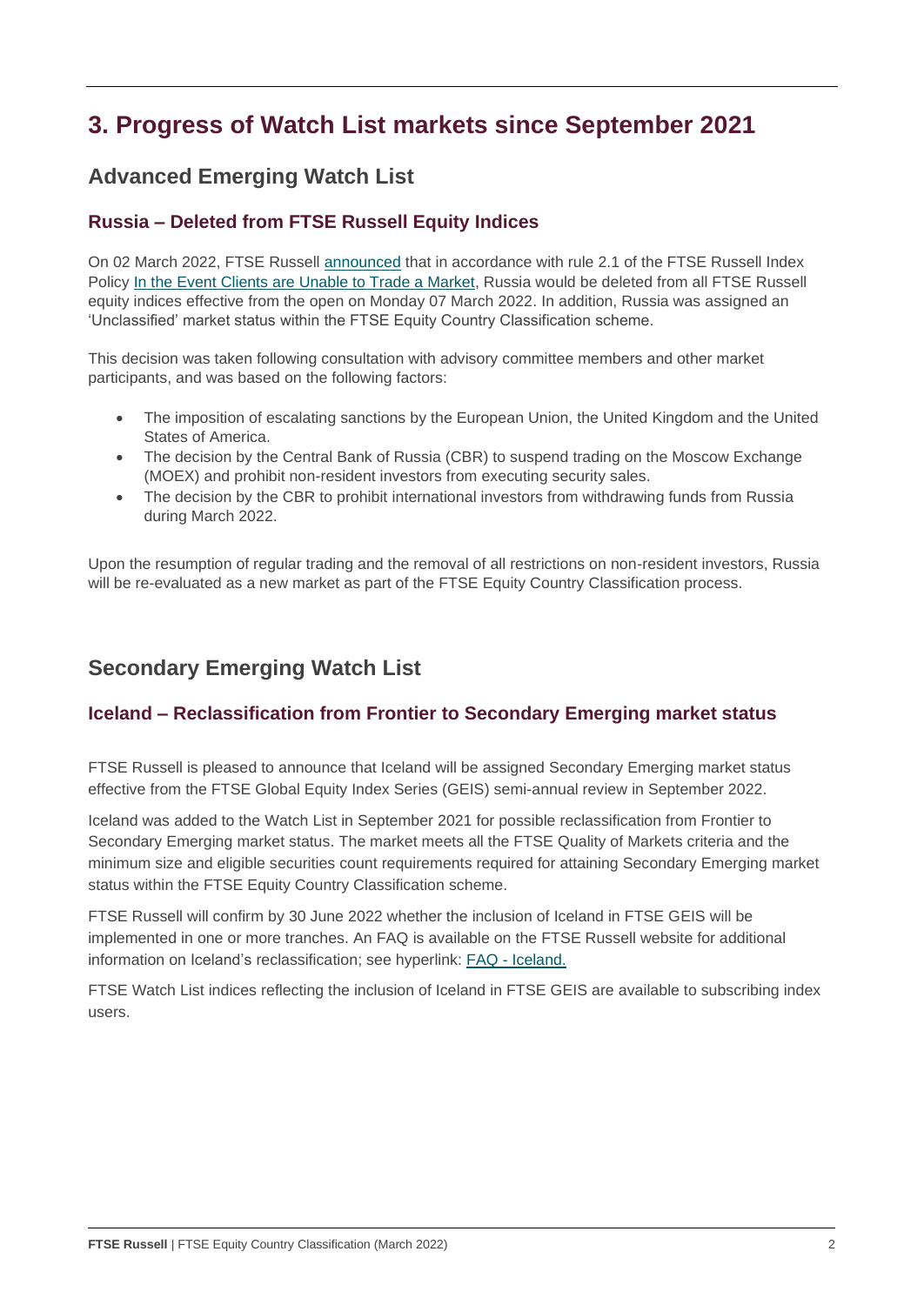#### **Vietnam – Retained on the Watch List for possible reclassification from Frontier to Secondary Emerging market status**

Vietnam was added to the Watch List in September 2018 for possible reclassification from Frontier to Secondary Emerging market status. Vietnam does not meet the 'Settlement Cycle (DvP)' criterion, which is currently rated as 'Restricted', due to the market practice of conducting a pre-trading check to ensure the availability of funds prior to trade execution. Since, by default, the market does not experience failed trades, the "Settlement – Rare incidence of failed trades" criterion is unrated.

Additionally, improvements to the process for the registration of new accounts are required, as is the introduction of an efficient mechanism to facilitate trading between non-domestic investors in securities that have reached, or are approaching, their foreign ownership limit.

FTSE Russell acknowledges the State Securities Commission of Vietnam's market engagement and ongoing initiatives to improve the regulatory framework and market settlement practices. In particular, FTSE Russell is encouraged by the continued political commitment to, and the support of the World Bank Group and Ernst & Young for, the wider market reform programme. The work with market participants to determine and agree the practical market process, along with the required roles and responsibilities that are aligned to the new legislation, remains a critical next step.

FTSE Russell also continues to acknowledge the constructive interaction with the Vietnam market authorities during the last six months and the additional enactment of legislation intended to support the ambition to enhance market practices.

Vietnam is retained on the Watch List as a Frontier market and will be reviewed for possible reclassification as a Secondary Emerging market within the FTSE Equity Country Classification scheme at the Annual Review in September 2022.

### **Frontier Watch List**

#### **Mongolia - Retained on the Watch List for possible reclassification from Unclassified to Frontier market status**

Mongolia was added to the Watch List in September 2021 for possible reclassification from Unclassified to Frontier market status.

Mongolia continues to meet the FTSE Quality of Markets criteria required for Frontier market status within the FTSE Equity Country Classification scheme. However, FTSE Russell deems it necessary to conduct further analysis into operational aspects of the market, such as custody services. This will enable FTSE Russell to make a more informed determination as to the timing of any reclassification and the notice that potential international market participants will require before the market enters the FTSE Frontier Index.

Mongolia is retained on the Watch List and will be reviewed for possible reclassification as a Frontier market within the FTSE Equity Country Classification scheme at the Annual Review in September 2022.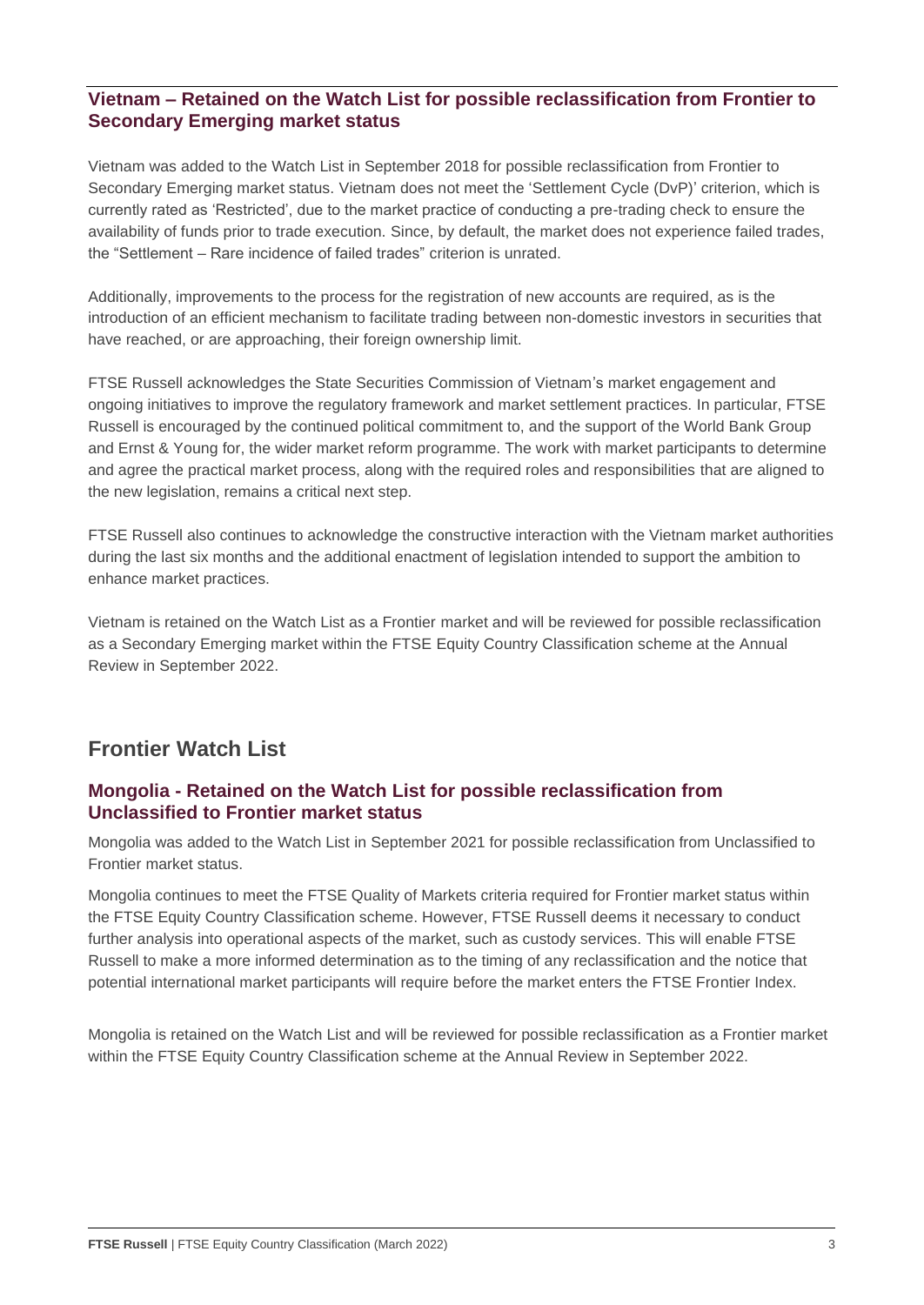# **4. Other Markets**

#### **India**

FTSE Russell is currently engaging with market authorities and participants on the implications of India's transition to a T+1 settlement. The transition to this new settlement cycle commenced in February 2022 and is scheduled to be completed by January 2023.

Whilst acknowledging the desire of the Indian market to embrace the benefits of a shortened settlement cycle, the primary concern expressed by members of FTSE Russell's advisory committees is that the current T+1 settlement process deadlines mean that foreign portfolio investors will likely need to pre-fund trades in Indian equities. Until this issue is resolved, despite the current efforts of many market participants, India may no longer meet the FTSE Equity Country Classification criteria for settlement, which requires a market to have a fully established and functioning Delivery versus Payment (DvP) clearing system, with the absence of pre-funding.

FTSE Russell will provide an update on India as part of the FTSE Equity Country Classification September 2022 Annual Review of Markets.

### **5. The March 2022 Watch List is as follows:**

- **Mongolia**: possible reclassification from Unclassified to Frontier market status.
- **Vietnam**: possible reclassification from Frontier to Secondary Emerging market status

For more information please visit: <https://www.ftserussell.com/equity-country-classification>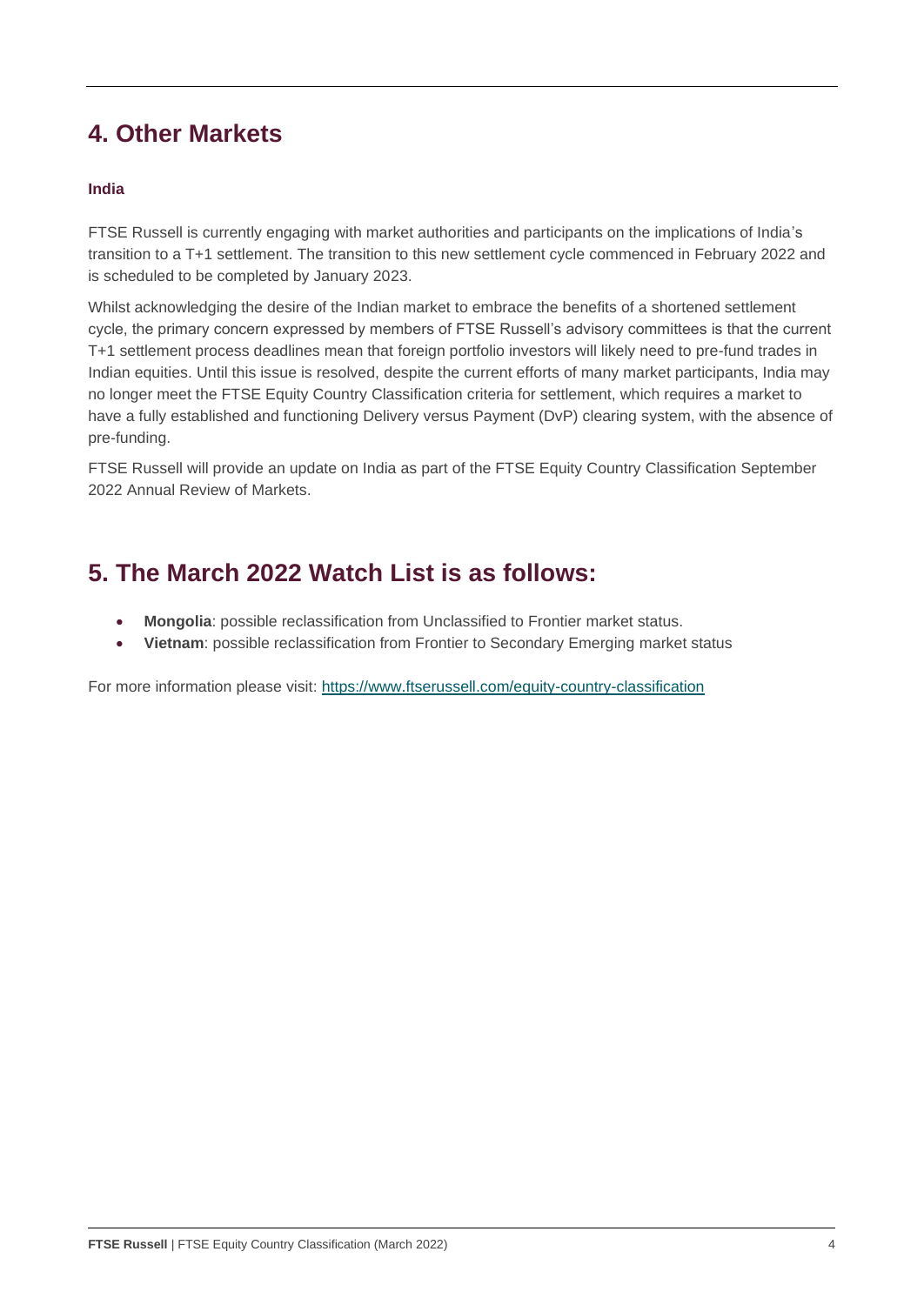|  | The table below shows the FTSE equity country classification of equity markets as at March 2022. |
|--|--------------------------------------------------------------------------------------------------|
|  |                                                                                                  |

| <b>Developed</b>   | <b>Advanced Emerging</b> | <b>Secondary Emerging</b> | <b>Frontier</b>             |
|--------------------|--------------------------|---------------------------|-----------------------------|
| Australia          | <b>Brazil</b>            | Chile                     | <b>Bahrain</b>              |
| Austria            | Czech Republic           | China*                    | Bangladesh                  |
| Belgium/Luxembourg | Greece                   | Colombia                  | <b>Botswana</b>             |
| Canada             | Hungary                  | Egypt                     | <b>Bulgaria</b>             |
| Denmark            | Malaysia                 | India                     | Côte d'Ivoire               |
| Finland            | Mexico                   | Indonesia                 | Croatia                     |
| France             | South Africa             | Kuwait                    | Cyprus                      |
| Germany            | Taiwan                   | Pakistan                  | Estonia                     |
| Hong Kong          | Thailand                 | Philippines               | Ghana                       |
| Ireland            | Turkey                   | Qatar                     | Iceland**                   |
| Israel             |                          | Romania                   | Jordan                      |
| Italy              |                          | Saudi Arabia              | Kazakhstan                  |
| Japan              |                          | <b>UAE</b>                | Kenya                       |
| Netherlands        |                          |                           | Latvia                      |
| New Zealand        |                          |                           | Lithuania                   |
| Norway             |                          |                           | Malta                       |
| Poland             |                          |                           | Mauritius                   |
| Portugal           |                          |                           | Morocco                     |
| Singapore          |                          |                           | Nigeria                     |
| South Korea        |                          |                           | Oman                        |
| Spain              |                          |                           | Palestine                   |
| Sweden             |                          |                           | Peru                        |
| Switzerland        |                          |                           | Republic of North Macedonia |
| <b>UK</b>          |                          |                           | Serbia                      |
| <b>USA</b>         |                          |                           | Slovak Republic             |
|                    |                          |                           | Slovenia                    |
|                    |                          |                           | Sri Lanka                   |
|                    |                          |                           | Tanzania                    |
|                    |                          |                           | Tunisia                     |
|                    |                          |                           | Vietnam                     |

\* Includes the Phase 1 inclusion of China A Shares to Secondary Emerging market status completed in June 2020 [\(China A FAQ\)](https://research.ftserussell.com/products/downloads/FTSE_FAQ_Document_China_A.pdf)

\*\*Iceland to be reclassified from Frontier to Secondary Emerging market status from September 2022 [\(Iceland FAQ\)](https://research.ftserussell.com/products/downloads/FTSE_FAQ_Document_Iceland.pdf)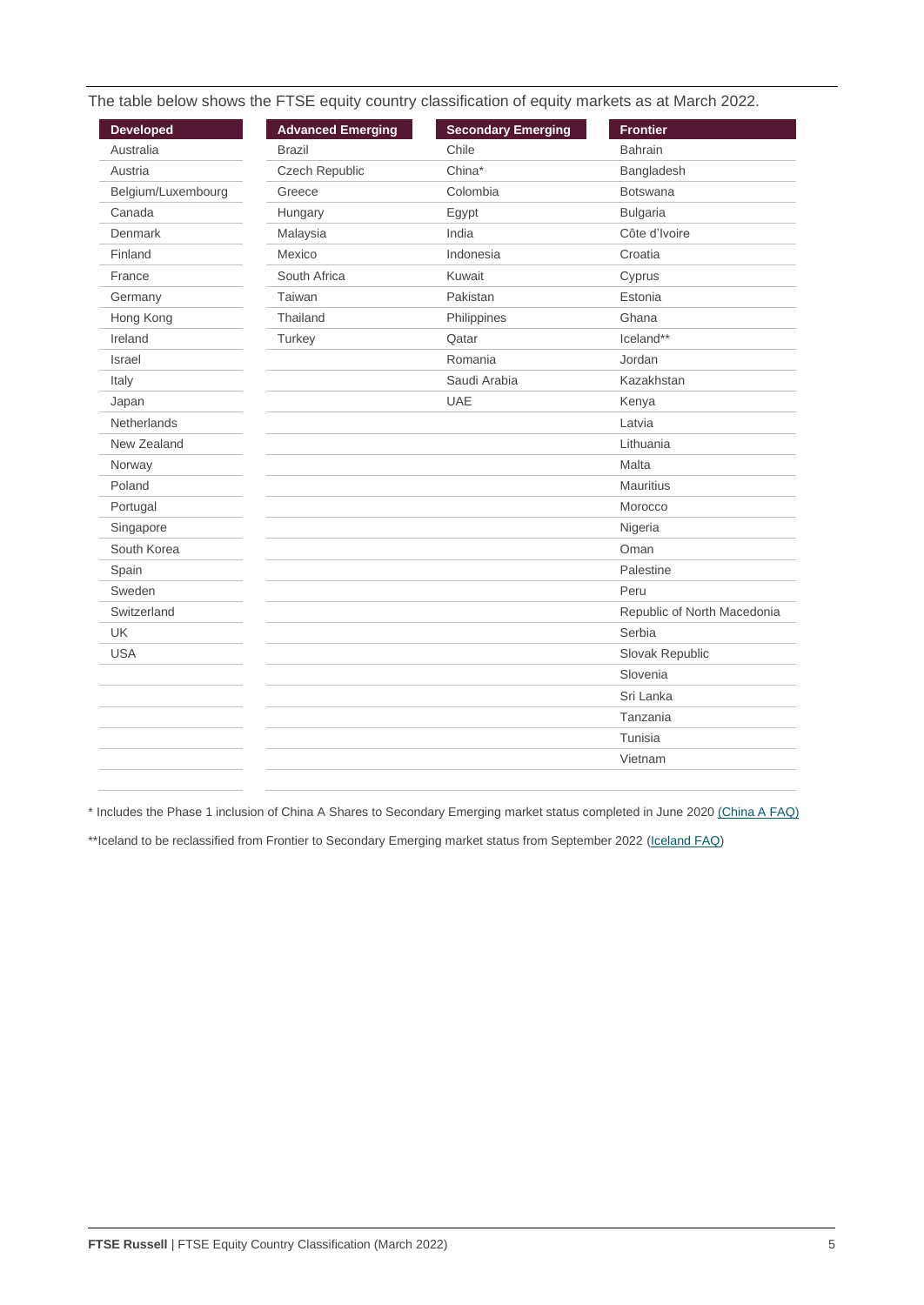### **Developed, Advanced and Secondary Emerging markets matrix**

(Source: FTSE Russell as at March 2022. Past performance is no guarantee of future results. Please see disclaimer for important legal information).

|                    |                         |           |            |                         |                  | <b>SEGMENTS</b>            |                |                  |                            |                  |                 | <b>AMERICAS</b>                               |                         |                        | <b>ASIA PACIFIC</b> |                |                                       |                                  |  |                                                                  |                               |                        | <b>EUROPE</b>                   |                                          |                                                                                                     |                                                 |                 |                        |                       |                 |                         |                                          |                  |                        |                                    | <b>MEA</b>                       |                                              |                              |                                    |                          |                  |                 |                           |                                  |                    |
|--------------------|-------------------------|-----------|------------|-------------------------|------------------|----------------------------|----------------|------------------|----------------------------|------------------|-----------------|-----------------------------------------------|-------------------------|------------------------|---------------------|----------------|---------------------------------------|----------------------------------|--|------------------------------------------------------------------|-------------------------------|------------------------|---------------------------------|------------------------------------------|-----------------------------------------------------------------------------------------------------|-------------------------------------------------|-----------------|------------------------|-----------------------|-----------------|-------------------------|------------------------------------------|------------------|------------------------|------------------------------------|----------------------------------|----------------------------------------------|------------------------------|------------------------------------|--------------------------|------------------|-----------------|---------------------------|----------------------------------|--------------------|
|                    |                         |           |            |                         |                  |                            |                |                  |                            |                  |                 |                                               |                         |                        |                     |                |                                       |                                  |  |                                                                  |                               |                        |                                 |                                          |                                                                                                     |                                                 |                 |                        |                       |                 |                         |                                          |                  |                        |                                    |                                  |                                              |                              |                                    |                          |                  |                 |                           |                                  |                    |
|                    |                         |           |            |                         |                  |                            |                |                  |                            |                  |                 |                                               |                         |                        |                     |                |                                       |                                  |  |                                                                  |                               |                        |                                 |                                          | All-World Asia ex Japan, Hong Kong, Australia &<br>All-World Asia Pacific ex Japan, Australia & New |                                                 |                 |                        |                       |                 |                         |                                          |                  |                        |                                    |                                  |                                              |                              |                                    |                          |                  |                 |                           |                                  |                    |
|                    |                         |           |            |                         |                  |                            |                |                  |                            |                  |                 |                                               |                         |                        |                     |                |                                       |                                  |  |                                                                  |                               |                        |                                 |                                          |                                                                                                     |                                                 |                 |                        |                       |                 |                         |                                          |                  |                        |                                    |                                  |                                              |                              |                                    |                          |                  |                 |                           |                                  |                    |
|                    |                         |           |            |                         |                  |                            |                |                  |                            |                  |                 |                                               |                         |                        |                     |                |                                       |                                  |  |                                                                  |                               |                        |                                 | All-World Asia Pacific ex Japan, India & |                                                                                                     | All-World Asia Pacific ex Japan, Australia, New |                 |                        |                       |                 |                         |                                          |                  |                        |                                    |                                  |                                              |                              |                                    |                          |                  |                 |                           |                                  |                    |
|                    |                         |           |            |                         |                  |                            |                |                  |                            |                  |                 |                                               |                         |                        |                     |                |                                       |                                  |  |                                                                  |                               |                        |                                 |                                          |                                                                                                     |                                                 |                 |                        |                       |                 |                         |                                          |                  |                        |                                    |                                  |                                              |                              |                                    |                          |                  |                 |                           |                                  |                    |
|                    |                         |           |            |                         |                  |                            |                |                  |                            |                  |                 |                                               |                         |                        |                     |                |                                       | Developed ex Japan (FTSE Kaigai) |  | Developed Asia Pacific ex Japan<br>Developed Europe Asia Pacific |                               |                        | All-World Asia Pacific ex Japan |                                          |                                                                                                     |                                                 |                 |                        |                       |                 |                         |                                          |                  |                        | Developed Europe ex Eurozone ex UK |                                  |                                              |                              | All-World Europe ex Eurozone ex UK |                          |                  |                 |                           | All-World Middle East and Africa |                    |
|                    |                         |           |            |                         |                  |                            |                |                  |                            |                  |                 |                                               |                         |                        |                     |                |                                       |                                  |  |                                                                  | All-World Europe-Asia Pacific |                        |                                 |                                          |                                                                                                     |                                                 |                 |                        |                       |                 |                         |                                          |                  |                        |                                    |                                  |                                              | All-World Europe ex Eurozone |                                    |                          |                  |                 |                           |                                  |                    |
|                    |                         |           |            |                         |                  |                            |                |                  |                            |                  |                 |                                               |                         |                        |                     |                |                                       |                                  |  |                                                                  |                               |                        |                                 |                                          |                                                                                                     |                                                 |                 |                        |                       |                 |                         |                                          |                  |                        |                                    |                                  |                                              |                              |                                    |                          |                  |                 |                           |                                  |                    |
|                    |                         |           |            |                         |                  |                            |                |                  |                            |                  |                 |                                               |                         |                        |                     |                |                                       |                                  |  |                                                                  |                               |                        |                                 |                                          |                                                                                                     |                                                 |                 |                        |                       |                 |                         |                                          |                  |                        |                                    |                                  |                                              |                              |                                    |                          |                  |                 |                           |                                  |                    |
|                    |                         |           |            |                         |                  |                            |                |                  |                            |                  |                 |                                               |                         |                        |                     |                |                                       |                                  |  |                                                                  |                               |                        |                                 |                                          |                                                                                                     |                                                 |                 |                        |                       |                 |                         |                                          |                  |                        |                                    |                                  |                                              |                              |                                    |                          |                  |                 |                           |                                  |                    |
|                    |                         |           |            |                         |                  |                            |                |                  |                            |                  |                 |                                               |                         |                        |                     |                |                                       |                                  |  |                                                                  |                               |                        |                                 |                                          |                                                                                                     |                                                 |                 |                        |                       |                 |                         |                                          |                  |                        |                                    |                                  |                                              |                              |                                    |                          |                  |                 |                           |                                  |                    |
|                    | All-World               | World     | Developed  | Advanced Emerging       | Emerging         | Secondary Emerging<br>EMEA | All-World BRIC | All-World ex USA | All-World ex NA            | Developed ex USA | Developed ex NA | All-World North America<br>All-World Americas | All-World Latin America | Emerging Latin America | All-World ex Japan  | World ex Japan | All-World ex Asia                     | Developed Asia Pacific           |  |                                                                  |                               | All-World Asia Pacific |                                 |                                          |                                                                                                     |                                                 | All-World Asean | All-World Grater China | Emerging Asia Pacific | All-World ex UK | All-World ex Eurozone   | Developed ex Eurozone<br>Developed ex UK | Developed Europe | Developed Europe ex UK |                                    | All-World Europe                 | All-World Europe ex UK<br>All-World Eurozone |                              |                                    | All-World Eastern Europe | All-World Nordic | Emerging Europe | All-World ex South Africa |                                  |                    |
|                    |                         |           |            |                         |                  |                            |                |                  |                            |                  |                 |                                               |                         |                        |                     |                |                                       |                                  |  |                                                                  |                               |                        |                                 |                                          |                                                                                                     |                                                 |                 |                        |                       |                 |                         |                                          |                  |                        |                                    |                                  |                                              |                              |                                    |                          |                  |                 |                           |                                  |                    |
| Australia          | $\bullet$               | $\bullet$ | $\epsilon$ |                         |                  |                            |                | $\bullet$        | $\bullet$                  | $\bullet$        | $\bullet$       |                                               |                         |                        |                     |                |                                       |                                  |  |                                                                  |                               |                        | $\bullet$                       |                                          |                                                                                                     |                                                 |                 |                        |                       | $\bullet$       | $\bullet$               | $\bullet$<br>$\bullet$                   |                  |                        |                                    |                                  |                                              |                              |                                    |                          |                  |                 | $\bullet$                 |                                  | Australia          |
|                    |                         |           |            |                         |                  |                            |                |                  |                            |                  |                 |                                               |                         |                        |                     |                |                                       |                                  |  |                                                                  |                               |                        |                                 |                                          |                                                                                                     |                                                 |                 |                        |                       |                 |                         |                                          |                  |                        |                                    |                                  |                                              |                              |                                    |                          |                  |                 |                           |                                  |                    |
| Austria            | $\bullet$               | $\bullet$ |            |                         |                  | $\bullet$                  |                | $\bullet$        | $\bullet$                  | $\bullet$        | $\bullet$       |                                               |                         |                        |                     |                |                                       |                                  |  | $\bullet$                                                        | $\epsilon$                    |                        |                                 |                                          |                                                                                                     |                                                 |                 |                        |                       | $\bullet$       |                         | $\bullet$                                | ٠                | $\bullet$              |                                    | $\bullet$                        | $\bullet$<br>$\bullet$                       |                              |                                    |                          |                  |                 | $\bullet$                 |                                  | Austria            |
| Belgium/Luxembourg | $\bullet$               | $\bullet$ |            |                         |                  | $\bullet$                  |                | $\bullet$        | $\bullet$                  | $\bullet$        | $\bullet$       |                                               |                         |                        |                     |                |                                       |                                  |  |                                                                  | $\bullet$ $\bullet$           |                        |                                 |                                          |                                                                                                     |                                                 |                 |                        |                       | $\bullet$       |                         | $\bullet$                                | $\bullet$        | $\bullet$              |                                    |                                  | $\bullet\bullet\bullet$                      |                              |                                    |                          |                  |                 | $\bullet$                 |                                  | Belgium/Luxembourg |
| Brazil             | $\bullet$               |           |            | $\bullet$               | $\bullet$        |                            | $\bullet$      | $\bullet$        | $\bullet$                  |                  |                 | ٠                                             | ٠                       | $\bullet$              | $\bullet$           |                |                                       |                                  |  |                                                                  |                               |                        |                                 |                                          |                                                                                                     |                                                 |                 |                        |                       | $\bullet$       | ٠                       |                                          |                  |                        |                                    |                                  |                                              |                              |                                    |                          |                  |                 | $\bullet$                 |                                  | Brazil             |
| Canada             | $\bullet$               | $\bullet$ |            |                         |                  |                            |                | $\bullet$        |                            | $\bullet$        |                 | $\bullet$                                     |                         |                        |                     |                | $\epsilon$                            |                                  |  |                                                                  |                               |                        |                                 |                                          |                                                                                                     |                                                 |                 |                        |                       | $\bullet$       | $\bullet$               | $\bullet$<br>$\bullet$                   |                  |                        |                                    |                                  |                                              |                              |                                    |                          |                  |                 | $\bullet$                 |                                  | Canada             |
| Chile              | $\bullet$               |           |            |                         | $\bullet$        | $\epsilon$                 |                | $\bullet$        | ٠                          |                  |                 | $\bullet$                                     | $\bullet$               | $\bullet$              |                     |                | $\bullet$                             |                                  |  |                                                                  |                               |                        |                                 |                                          |                                                                                                     |                                                 |                 |                        |                       | $\bullet$       | ٠                       |                                          |                  |                        |                                    |                                  |                                              |                              |                                    |                          |                  |                 | $\bullet$                 |                                  | Chile              |
| China              | $\bullet$               |           |            |                         | $\bullet$        | $\bullet$                  | $\bullet$      | $\bullet$        | $\bullet$                  |                  |                 |                                               |                         |                        | $\bullet$           |                |                                       |                                  |  |                                                                  | $\bullet$                     | $\bullet$              | $\bullet$                       | $\bullet$                                | $\bullet$                                                                                           | $\bullet$<br>$\bullet$                          |                 | $\bullet$              | $\bullet$             | $\bullet$       | $\bullet$               |                                          |                  |                        |                                    |                                  |                                              |                              |                                    |                          |                  |                 | $\bullet$                 |                                  | China              |
| Colombia           | $\bullet$               |           |            |                         | $\bullet$        | ٠                          |                | $\bullet$        | $\bullet$                  |                  |                 | $\bullet$                                     | ٠                       | $\bullet$              | $\bullet$           |                | $\bullet$                             |                                  |  |                                                                  |                               |                        |                                 |                                          |                                                                                                     |                                                 |                 |                        |                       | ٠               | $\bullet$               |                                          |                  |                        |                                    |                                  |                                              |                              |                                    |                          |                  |                 | $\bullet$                 |                                  | Colombia           |
|                    |                         |           |            |                         |                  |                            |                |                  |                            |                  |                 |                                               |                         |                        |                     |                |                                       |                                  |  |                                                                  |                               |                        |                                 |                                          |                                                                                                     |                                                 |                 |                        |                       |                 |                         |                                          |                  |                        |                                    |                                  |                                              |                              |                                    |                          |                  |                 |                           |                                  |                    |
| Czech Republic     | $\bullet$               | $\bullet$ |            | $\bullet$               |                  | $\bullet$                  |                | $\bullet$        | $\bullet$                  |                  |                 |                                               |                         |                        | $\bullet$           | $\bullet$      | ٠                                     |                                  |  |                                                                  | $\bullet$                     |                        |                                 |                                          |                                                                                                     |                                                 |                 |                        |                       | ٠               | $\bullet$               |                                          |                  |                        |                                    | $\bullet$                        | $\bullet$                                    | $\bullet$                    | $\bullet$                          | $\bullet$                |                  | ٠               | $\bullet$                 |                                  | Czech Republic     |
| Denmark            | $\bullet$               | $\bullet$ | $\bullet$  |                         |                  | $\bullet$                  |                | $\bullet$        | $\bullet$                  | $\bullet$        | $\bullet$       |                                               |                         |                        | $\bullet$           | $\bullet$      | $\bullet$<br>$\bullet$                |                                  |  |                                                                  | $\bullet\bullet$              |                        |                                 |                                          |                                                                                                     |                                                 |                 |                        |                       | $\bullet$       | ٠                       | $\bullet$<br>$\bullet$                   | $\bullet$        | $\bullet$              | $\bullet$                          | $\bullet$                        | $\bullet$                                    | $\bullet$                    | $\bullet$                          |                          | $\bullet$        |                 | $\bullet$                 |                                  | Denmark            |
| Egypt              | $\bullet$               |           |            |                         | $\bullet$        | $\bullet$<br>$\bullet$     |                | ٠                | $\bullet$                  |                  |                 |                                               |                         |                        | $\bullet$           |                | $\bullet$                             |                                  |  |                                                                  |                               |                        |                                 |                                          |                                                                                                     |                                                 |                 |                        |                       | $\bullet$       | ٠                       |                                          |                  |                        |                                    |                                  |                                              |                              |                                    |                          |                  |                 | $\bullet$                 | $\bullet$                        | Egypt              |
| Finland            | $\bullet$               | $\bullet$ | $\epsilon$ |                         |                  | $\bullet$                  |                | $\bullet$        | $\bullet$                  | $\bullet$        | $\bullet$       |                                               |                         |                        | $\epsilon$          |                | $\bullet$                             |                                  |  |                                                                  | $\bullet$<br>$\bullet$        |                        |                                 |                                          |                                                                                                     |                                                 |                 |                        |                       | $\bullet$       |                         | $\bullet$                                | $\bullet$        | $\bullet$              |                                    | $\bullet$                        | $\bullet$<br>$\bullet$                       |                              |                                    |                          | $\bullet$        |                 | $\bullet$                 |                                  | Finland            |
| France             | $\bullet$               |           |            |                         |                  | $\bullet$                  |                | $\bullet$        | $\bullet$                  | $\bullet$        | $\bullet$       |                                               |                         |                        |                     |                |                                       |                                  |  | $\bullet$                                                        | $\bullet$                     |                        |                                 |                                          |                                                                                                     |                                                 |                 |                        |                       | $\bullet$       |                         | $\bullet$                                | $\bullet$        | $\bullet$              |                                    | $\bullet$                        | $\bullet$<br>$\bullet$                       |                              |                                    |                          |                  |                 | $\bullet$                 |                                  | France             |
| Germany            | $\bullet$               | $\bullet$ |            |                         |                  | $\bullet$                  |                | $\bullet$        | $\bullet$                  | $\bullet$        | $\bullet$       |                                               |                         |                        |                     |                |                                       |                                  |  | $\bullet$                                                        | $\bullet$                     |                        |                                 |                                          |                                                                                                     |                                                 |                 |                        |                       | $\bullet$       |                         | $\bullet$                                | $\bullet$        | $\bullet$              |                                    | $\bullet$                        | $\bullet$<br>$\bullet$                       |                              |                                    |                          |                  |                 | $\bullet$                 |                                  | Germany            |
| Greece             | $\bullet$               |           |            | $\bullet$               | $\epsilon$       | $\bullet$                  |                | $\bullet$        | $\bullet$                  |                  |                 |                                               |                         |                        |                     |                |                                       |                                  |  |                                                                  | $\bullet$                     |                        |                                 |                                          |                                                                                                     |                                                 |                 |                        |                       | $\bullet$       |                         |                                          |                  |                        |                                    | $\bullet$                        | $\bullet$<br>$\bullet$                       |                              |                                    |                          |                  | $\bullet$       | $\bullet$                 |                                  | Greece             |
|                    |                         |           |            |                         |                  |                            |                |                  |                            |                  |                 |                                               |                         |                        |                     |                |                                       |                                  |  |                                                                  |                               |                        |                                 |                                          |                                                                                                     |                                                 |                 |                        |                       |                 |                         |                                          |                  |                        |                                    |                                  |                                              |                              |                                    |                          |                  |                 |                           |                                  |                    |
| Hong Kong          | $\bullet$               | $\bullet$ |            |                         |                  |                            |                | $\bullet$        | $\bullet$                  | $\bullet$        | $\bullet$       |                                               |                         |                        | $\bullet$           |                |                                       | $\bullet$<br>$\bullet$           |  | $\bullet$<br>$\bullet$                                           | $\bullet$                     | $\bullet$              | $\bullet$                       | $\bullet$                                | $\bullet$                                                                                           |                                                 | $\bullet$       | $\bullet$              |                       | ٠               | $\bullet$               | $\bullet$<br>$\bullet$                   |                  |                        |                                    |                                  |                                              |                              |                                    |                          |                  |                 | $\bullet$                 |                                  | Hong Kong          |
| Hungary            | $\bullet$               | $\bullet$ |            | $\bullet$               |                  | $\bullet$                  |                | $\bullet$        | $\bullet$                  |                  |                 |                                               |                         |                        | $\bullet$           | $\bullet$      | $\bullet$                             |                                  |  |                                                                  | $\bullet$                     |                        |                                 |                                          |                                                                                                     |                                                 |                 |                        |                       | ٠               | $\bullet$               |                                          |                  |                        |                                    | $\bullet$                        | $\bullet$                                    | ٠                            | $\bullet$                          | $\bullet$                |                  | $\bullet$       | $\bullet$                 |                                  | Hungary            |
| Iceland***         | $\bullet$               |           |            |                         | $\bullet$        | $\bullet$                  | $\bullet$      | $\bullet$        | $\bullet$                  |                  |                 |                                               |                         |                        | $\bullet$           |                | $\bullet$                             |                                  |  |                                                                  | $\bullet$                     |                        |                                 |                                          |                                                                                                     |                                                 |                 |                        |                       | ٠               | $\bullet$               |                                          |                  |                        |                                    | $\bullet$                        | $\bullet$                                    | $\bullet$                    | $\bullet$                          | $\bullet$                |                  | $\bullet$       | $\bullet$                 |                                  | Iceland***         |
| India              | $\bullet$               |           |            |                         | $\bullet$        | $\bullet$                  | $\bullet$      | $\bullet$        | $\bullet$                  |                  |                 |                                               |                         |                        | $\bullet$           |                |                                       |                                  |  |                                                                  | $\bullet$                     | $\bullet$              | ¢                               |                                          | $\bullet$<br>$\bullet$                                                                              |                                                 |                 |                        | $\bullet$             | $\bullet$       | $\bullet$               |                                          |                  |                        |                                    |                                  |                                              |                              |                                    |                          |                  |                 | $\bullet$                 |                                  | India              |
| Indonesia          | $\bullet$               |           |            |                         | $\bullet$        |                            |                | $\bullet$        | $\bullet$                  |                  |                 |                                               |                         |                        | $\bullet$           |                |                                       |                                  |  |                                                                  | $\bullet$                     |                        |                                 |                                          |                                                                                                     |                                                 |                 |                        | $\bullet$             | $\bullet$       | $\bullet$               |                                          |                  |                        |                                    |                                  |                                              |                              |                                    |                          |                  |                 | $\bullet$                 |                                  | Indonesia          |
| Ireland            | $\bullet$               | $\bullet$ |            |                         |                  | $\bullet$                  |                | $\bullet$        | $\bullet$                  | $\bullet$        | $\bullet$       |                                               |                         |                        |                     |                |                                       |                                  |  | $\bullet$                                                        |                               |                        |                                 |                                          |                                                                                                     |                                                 |                 |                        |                       | $\bullet$       |                         | $\bullet$                                | $\bullet$        | $\bullet$              |                                    | $\bullet\bullet$                 | $\bullet$                                    |                              |                                    |                          |                  |                 | $\bullet$                 |                                  | Ireland            |
| Israel             | $\bullet$               | $\bullet$ | ¢          |                         |                  | $\bullet$                  |                | $\bullet$        | $\bullet$                  | $\bullet$        | $\bullet$       |                                               |                         |                        |                     |                |                                       |                                  |  |                                                                  |                               |                        |                                 |                                          |                                                                                                     |                                                 |                 |                        |                       | $\bullet$       | $\bullet$               | $\bullet$<br>$\bullet$                   |                  |                        |                                    |                                  |                                              |                              |                                    |                          |                  |                 | $\bullet$                 |                                  | Israel             |
| Italy              |                         | $\bullet$ | C          |                         |                  | $\bullet$                  |                |                  |                            |                  |                 |                                               |                         |                        |                     |                |                                       |                                  |  |                                                                  | $\epsilon$                    |                        |                                 |                                          |                                                                                                     |                                                 |                 |                        |                       |                 |                         |                                          |                  |                        |                                    |                                  |                                              |                              |                                    |                          |                  |                 |                           |                                  | Italy              |
|                    | $\bullet$               |           |            |                         |                  |                            |                | $\bullet$        | $\bullet$                  | $\bullet$        | $\bullet$       |                                               |                         |                        | $\bullet$           |                |                                       |                                  |  | $\bullet$                                                        |                               |                        |                                 |                                          |                                                                                                     |                                                 |                 |                        |                       | $\bullet$       |                         | $\bullet$                                | $\bullet$        | $\bullet$              |                                    | $\bullet\,\vert\,\bullet\,\vert$ | $\bullet$                                    |                              |                                    |                          |                  |                 | $\bullet$                 |                                  |                    |
| Japan              | $\bullet$               | $\bullet$ | $\bullet$  |                         |                  |                            |                | $\bullet$        | $\bullet$                  | $\bullet$        | $\bullet$       |                                               |                         |                        |                     |                |                                       | $\bullet$                        |  | $\bullet$                                                        | $\bullet$                     | $\bullet$              |                                 |                                          |                                                                                                     |                                                 |                 |                        |                       | $\bullet$       | $\bullet$               | $\bullet$<br>$\bullet$                   |                  |                        |                                    |                                  |                                              |                              |                                    |                          |                  |                 | $\bullet$                 |                                  | Japan              |
| Kuwait             | $\bullet$               |           |            |                         | $\bullet$        | $\bullet\bullet$           |                | ٠                | $\bullet$                  |                  |                 |                                               |                         |                        | $\bullet$           |                | $\bullet$                             |                                  |  |                                                                  |                               |                        |                                 |                                          |                                                                                                     |                                                 |                 |                        |                       | $\bullet$       | ٠                       |                                          |                  |                        |                                    |                                  |                                              |                              |                                    |                          |                  |                 | $\bullet$                 | $\bullet$                        | Kuwait             |
| Korea              | $\bullet$               | $\bullet$ | $\bullet$  |                         |                  |                            |                |                  | $\bullet$<br>$\bullet$     | $\bullet$        | $\bullet$       |                                               |                         |                        | $\bullet$           | $\bullet$      |                                       | $\bullet$<br>$\bullet$           |  | $\bullet$                                                        |                               |                        |                                 |                                          |                                                                                                     |                                                 |                 |                        |                       | $\bullet$       | $\bullet$               | $\bullet$<br>$\bullet$                   |                  |                        |                                    |                                  |                                              |                              |                                    |                          |                  |                 | $\bullet$                 |                                  | Korea              |
| Malaysia           | $\bullet$               | $\bullet$ |            | $\bullet$               |                  |                            |                | $\bullet$        | $\bullet$                  |                  |                 |                                               |                         |                        | $\bullet$           | $\bullet$      |                                       |                                  |  |                                                                  |                               |                        |                                 |                                          |                                                                                                     | $\bullet$                                       |                 |                        | $\bullet$             | $\bullet$       | ٠                       |                                          |                  |                        |                                    |                                  |                                              |                              |                                    |                          |                  |                 | $\bullet$                 |                                  | Malaysia           |
| Mexico             | $\bullet$               | $\bullet$ |            | $\bullet$               | ۰                |                            |                | $\bullet$        | $\bullet$                  |                  |                 | $\bullet$                                     | ٠                       | $\bullet$              | $\bullet$           | $\bullet$      |                                       |                                  |  |                                                                  |                               |                        |                                 |                                          |                                                                                                     |                                                 |                 |                        |                       | ٠               | $\bullet$               |                                          |                  |                        |                                    |                                  |                                              |                              |                                    |                          |                  |                 | $\bullet$                 |                                  | Mexico             |
| Netherlands        | $\bullet$               | $\bullet$ |            |                         |                  | $\bullet$                  |                | $\bullet$        | $\bullet$                  | $\bullet$        | $\bullet$       |                                               |                         |                        |                     |                |                                       |                                  |  | $\bullet$                                                        |                               |                        |                                 |                                          |                                                                                                     |                                                 |                 |                        |                       | $\bullet$       |                         | $\bullet$                                | $\bullet$        | $\bullet$              |                                    | $\bullet\bullet$                 | $\bullet$                                    |                              |                                    |                          |                  |                 | $\bullet$                 |                                  | Netherlands        |
| New Zealand        | $\bullet$               | $\bullet$ | $\epsilon$ |                         |                  |                            |                | $\bullet$        | $\bullet$                  | $\bullet$        | $\bullet$       |                                               |                         |                        |                     |                |                                       | $\bullet$                        |  | $\bullet$                                                        | $\bullet$                     | $\bullet$              | $\bullet$                       | $\bullet$                                |                                                                                                     |                                                 |                 |                        |                       | $\bullet$       | $\bullet$               | $\bullet$<br>$\bullet$                   |                  |                        |                                    |                                  |                                              |                              |                                    |                          |                  |                 | $\bullet$                 |                                  | New Zealand        |
|                    |                         |           |            |                         |                  |                            |                |                  |                            |                  |                 |                                               |                         |                        |                     |                |                                       |                                  |  |                                                                  |                               |                        |                                 |                                          |                                                                                                     |                                                 |                 |                        |                       |                 |                         |                                          |                  |                        |                                    |                                  |                                              |                              |                                    |                          |                  |                 |                           |                                  |                    |
| Norway             |                         |           |            |                         |                  |                            |                |                  |                            |                  |                 |                                               |                         |                        |                     |                |                                       |                                  |  |                                                                  |                               |                        |                                 |                                          |                                                                                                     |                                                 |                 |                        |                       |                 |                         | ٠                                        |                  |                        |                                    |                                  | ۰                                            | ٠                            |                                    |                          |                  |                 |                           |                                  | Norway             |
| Pakistan           | $\bullet$               |           |            |                         | $\bullet$        | $\bullet$                  |                |                  | $\bullet$<br>$\bullet$     |                  |                 |                                               |                         |                        | $\bullet$           |                |                                       |                                  |  |                                                                  | $\bullet$                     | $\bullet$              | ٠                               |                                          | $\bullet$                                                                                           |                                                 |                 |                        | $\bullet$             | $\bullet$       | $\bullet$               |                                          |                  |                        |                                    |                                  |                                              |                              |                                    |                          |                  |                 | $\bullet$                 |                                  | Pakistan           |
| Philippines        | $\bullet$               |           |            |                         | $\bullet\bullet$ |                            |                |                  | $\bullet\,\vert\,\bullet$  |                  |                 |                                               |                         |                        | $\bullet$           |                |                                       |                                  |  |                                                                  | $\bullet$                     | $\bullet$              | $\bullet$                       | $\bullet$                                | $\bullet$<br>$\bullet$                                                                              | $\bullet$                                       |                 |                        | $\bullet$             | $\bullet$       | $\bullet$               |                                          |                  |                        |                                    |                                  |                                              |                              |                                    |                          |                  |                 | $\bullet$                 |                                  | Philippines        |
| Poland             | $\bullet$               | $\bullet$ | $\bullet$  |                         |                  | $\bullet$                  |                | $\bullet$        | $\bullet$                  | $\bullet$        | $\bullet$       |                                               |                         |                        | $\bullet$           | ●              | $\bullet$                             | $\bullet$                        |  | $\bullet$                                                        | $\bullet$                     |                        |                                 |                                          |                                                                                                     |                                                 |                 |                        |                       | ٠               | $\bullet$               | $\bullet$<br>$\bullet$                   | $\bullet$ .      | $\bullet$              | $\bullet$                          | ۱.                               |                                              | $\bullet\bullet\bullet$      |                                    |                          |                  |                 | $\bullet$                 |                                  | Poland             |
| Portugal           | $\bullet$               | $\bullet$ |            |                         |                  | $\bullet$                  |                | $\bullet$        | $\bullet$                  | $\bullet$        | $\bullet$       |                                               |                         |                        | $\bullet$           |                | $\epsilon$                            |                                  |  |                                                                  | $\bullet\,\vert\,\bullet$     |                        |                                 |                                          |                                                                                                     |                                                 |                 |                        |                       | $\bullet$       |                         | $\bullet$                                | ۱.               | $\bullet$              |                                    | $\bullet\bullet$                 | $\bullet$                                    |                              |                                    |                          |                  |                 | $\bullet$                 |                                  | Portugal           |
| Qatar              | $\bullet$               |           |            |                         | $\bullet$        | $\bullet$                  |                |                  | $\bullet$<br>$\bullet$     |                  |                 |                                               |                         |                        | $\bullet$           |                | $\bullet$                             |                                  |  |                                                                  |                               |                        |                                 |                                          |                                                                                                     |                                                 |                 |                        |                       | $\bullet$       | $\bullet$               |                                          |                  |                        |                                    |                                  |                                              |                              |                                    |                          |                  |                 | $\bullet$                 | $\bullet$                        | Qatar              |
| Romania            | $\bullet$               |           |            |                         |                  |                            |                | $\bullet$        | $\bullet$                  |                  |                 |                                               |                         |                        | $\bullet$           |                | $\bullet$                             |                                  |  |                                                                  | $\bullet$                     |                        |                                 |                                          |                                                                                                     |                                                 |                 |                        |                       | $\bullet$       | $\bullet$               |                                          |                  |                        |                                    | $\bullet$                        | $\bullet$                                    | $\bullet$                    | $\bullet$                          | $\bullet$                |                  | $\bullet$       | $\bullet$                 |                                  | Romania            |
| Saudi Arabia       | $\bullet$               |           |            |                         | ō                | $\bullet$<br>$\bullet$     |                | $\bullet$        | $\bullet$                  |                  |                 |                                               |                         |                        | $\bullet$           |                | $\bullet$                             |                                  |  |                                                                  |                               |                        |                                 |                                          |                                                                                                     |                                                 |                 |                        |                       | $\bullet$       | $\bullet$               |                                          |                  |                        |                                    |                                  |                                              |                              |                                    |                          |                  |                 | $\bullet$                 | $\bullet$                        | Saudi Arabia       |
|                    |                         |           |            |                         |                  |                            |                |                  |                            |                  |                 |                                               |                         |                        |                     |                |                                       |                                  |  |                                                                  |                               |                        |                                 |                                          |                                                                                                     |                                                 |                 |                        |                       |                 |                         |                                          |                  |                        |                                    |                                  |                                              |                              |                                    |                          |                  |                 |                           |                                  |                    |
| Singapore          | $\bullet$               | $\bullet$ | $\epsilon$ |                         |                  |                            |                | ٠                | $\bullet$                  | $\bullet$        | $\bullet$       |                                               |                         |                        | $\bullet$           | $\bullet$      |                                       | $\bullet$<br>$\bullet$           |  | $\bullet$<br>$\bullet$                                           | $\bullet$                     | $\bullet$              | $\bullet$                       | $\bullet$                                | $\bullet$                                                                                           | $\bullet$<br>$\bullet$                          |                 |                        |                       | ٠               | $\bullet$               | $\bullet$<br>$\bullet$                   |                  |                        |                                    |                                  |                                              |                              |                                    |                          |                  |                 | $\bullet$                 |                                  | Singapore          |
| South Africa       | $\bullet$               |           |            | $\qquad \qquad \bullet$ | $\epsilon$       | $\bullet$                  |                |                  | $\bullet$<br>$\bullet$     |                  |                 |                                               |                         |                        | $\bullet$           | $\bullet$      |                                       |                                  |  |                                                                  |                               |                        |                                 |                                          |                                                                                                     |                                                 |                 |                        |                       | $\bullet$       | $\bullet$               |                                          |                  |                        |                                    |                                  |                                              |                              |                                    |                          |                  |                 |                           | $\bullet$                        | South Africa       |
| Spain              | $\bullet$               | $\bullet$ | $\bullet$  |                         |                  | $\bullet$                  |                | $\bullet$        | $\bullet$                  | $\bullet$        | $\bullet$       |                                               |                         |                        | $\bullet$           | $\bullet$      | $\bullet$                             |                                  |  |                                                                  | $\bullet$ $\bullet$           |                        |                                 |                                          |                                                                                                     |                                                 |                 |                        |                       | $\bullet$       |                         | $\bullet$                                | $\bullet$        | $\bullet$              |                                    | $\bullet$                        | $\bullet$<br>$\bullet$                       |                              |                                    |                          |                  |                 | $\bullet$                 |                                  | Spain              |
| Sweden             | $\bullet$               | $\bullet$ | $\bullet$  |                         |                  | $\bullet$                  |                | ٠                | $\bullet$                  | $\bullet$        | $\bullet$       |                                               |                         |                        |                     |                | $\epsilon$                            |                                  |  |                                                                  | $\bullet\bullet$              |                        |                                 |                                          |                                                                                                     |                                                 |                 |                        |                       | $\bullet$       | ٠                       | $\bullet$<br>$\bullet$                   | $\bullet$        | $\bullet$              | $\bullet$                          | $\bullet$                        | $\bullet$                                    | $\bullet$                    | $\bullet$                          |                          | $\bullet$        |                 | $\bullet$                 |                                  | Sweden             |
| Switzerland        | $\bullet$               | $\bullet$ |            |                         |                  | $\bullet$                  |                | $\bullet$        | $\bullet$                  | $\bullet$        | $\bullet$       |                                               |                         |                        |                     |                | $\bullet$                             |                                  |  | $\bullet$                                                        | <b>C</b>                      |                        |                                 |                                          |                                                                                                     |                                                 |                 |                        |                       | ٠               |                         | $\bullet$<br>$\bullet$                   | $\bullet$        | $\bullet$              | $\bullet$                          | ٠                                | $\bullet$                                    | $\bullet$                    | $\bullet$                          |                          |                  |                 | $\bullet$                 |                                  | Switzerland        |
| Taiwan             | $\bullet$               |           |            | $\bullet$               | ه ا              |                            |                |                  | $\bullet\;\vert\; \bullet$ |                  |                 |                                               |                         |                        | $\bullet$           | $\epsilon$     |                                       |                                  |  |                                                                  |                               |                        |                                 |                                          |                                                                                                     |                                                 |                 | $\bullet$              | $\bullet$             | $\bullet$       |                         |                                          |                  |                        |                                    |                                  |                                              |                              |                                    |                          |                  |                 | $\bullet$                 |                                  | Taiwan             |
| Thailand           | $\bullet$               | $\bullet$ |            | $\bullet$               | I o              |                            |                |                  | $\bullet$<br>$\bullet$     |                  |                 |                                               |                         |                        | $\bullet$           | $\bullet$      |                                       |                                  |  |                                                                  | $\bullet$                     |                        |                                 |                                          | $\bullet$<br>$\bullet$                                                                              | $\bullet$                                       | $\bullet$       |                        | $\bullet$             | $\bullet$       | $\bullet$               |                                          |                  |                        |                                    |                                  |                                              |                              |                                    |                          |                  |                 | $\bullet$                 |                                  | Thailand           |
| Turkey             |                         |           |            |                         |                  |                            |                |                  |                            |                  |                 |                                               |                         |                        |                     |                |                                       |                                  |  |                                                                  |                               |                        |                                 |                                          |                                                                                                     |                                                 |                 |                        |                       |                 |                         |                                          |                  |                        |                                    |                                  |                                              |                              |                                    |                          |                  |                 |                           |                                  | Turkey             |
|                    | $\bullet$               | $\bullet$ |            | $\bullet$               | $\bullet$        | $\bullet$                  |                |                  | $\bullet$<br>$\bullet$     |                  |                 |                                               |                         |                        | $\bullet$           | $\bullet$      | $\bullet$                             |                                  |  |                                                                  | $\bullet$                     |                        |                                 |                                          |                                                                                                     |                                                 |                 |                        |                       | ٠               | $\bullet$               |                                          |                  |                        |                                    | $\bullet$                        | $\bullet$                                    |                              | $\bullet\bullet$                   | $\bullet$                |                  | $\bullet$       | $\bullet$                 |                                  |                    |
| UAE                | $\bullet$               |           |            |                         | $\bullet$        | $\bullet$<br>$\bullet$     |                |                  | $\bullet\;\vert\; \bullet$ |                  |                 |                                               |                         |                        | $\epsilon$          |                | $\bullet$                             |                                  |  |                                                                  |                               |                        |                                 |                                          |                                                                                                     |                                                 |                 |                        |                       | $\bullet$       | $\bullet$               |                                          |                  |                        |                                    |                                  |                                              |                              |                                    |                          |                  |                 | $\bullet$                 | $\bullet$                        | UAE                |
| UK                 | $\bullet$               | $\bullet$ | $\bullet$  |                         |                  | $\bullet$                  |                |                  | $\bullet\bullet$           | $\bullet$        | $\bullet$       |                                               |                         |                        | $\bullet$           | $\bullet$      | $\bullet$<br>$\bullet$                |                                  |  |                                                                  | $\bullet$<br>$\bullet$        |                        |                                 |                                          |                                                                                                     |                                                 |                 |                        |                       |                 | ۰                       | $\bullet$                                | $\bullet$        |                        |                                    | $\bullet$                        |                                              | $\bullet$                    |                                    |                          |                  |                 | $\bullet$                 |                                  | UK                 |
| USA                | $\bullet\bullet\bullet$ |           |            |                         |                  |                            |                |                  |                            |                  |                 | $\bullet$<br>$\bullet$                        |                         |                        |                     |                | $\bullet\bullet\bullet\bullet\bullet$ |                                  |  |                                                                  |                               |                        |                                 |                                          |                                                                                                     |                                                 |                 |                        |                       |                 | $\bullet\bullet\bullet$ | $\bullet$                                |                  |                        |                                    |                                  |                                              |                              |                                    |                          |                  |                 | $\bullet$                 |                                  | <b>USA</b>         |

\*\*\*Iceland to be reclassified from Frontier to Secondary Emerging market status from September 2022 [\(Iceland FAQ\)](https://research.ftserussell.com/products/downloads/FTSE_FAQ_Document_Iceland.pdf)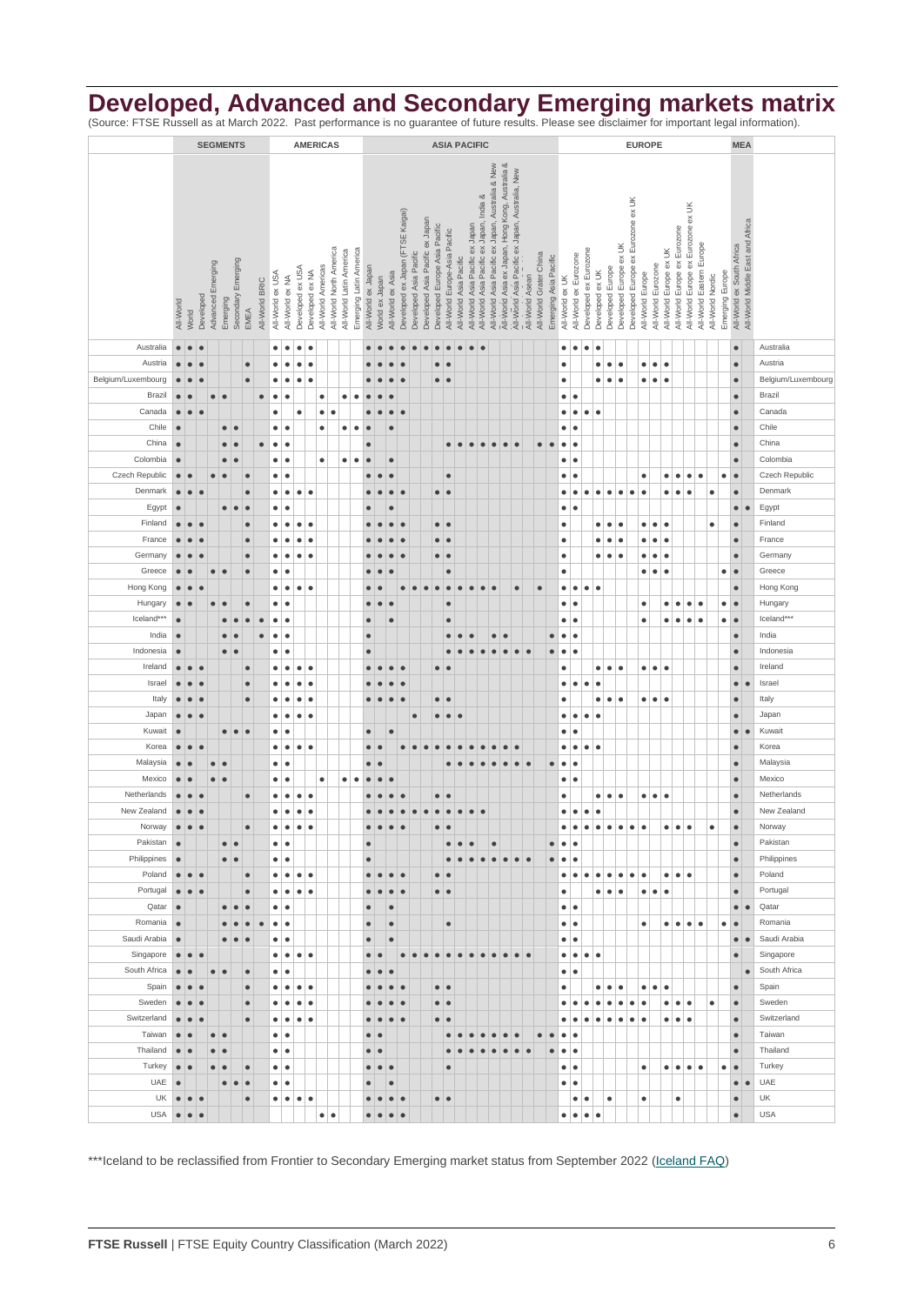#### **For more information about our indices, please visit ftserussell.com.**

© 2022 London Stock Exchange Group plc and its applicable group undertakings (the "LSE Group"). The LSE Group includes (1) FTSE International Limited ("FTSE"), (2) Frank Russell Company ("Russell"), (3) FTSE Global Debt Capital Markets Inc. and FTSE Global Debt Capital Markets Limited (together, "FTSE Canada"), (4) FTSE Fixed Income Europe Limited ("FTSE FI Europe"), (5) FTSE Fixed Income LLC ("FTSE FI"), (6) The Yield Book Inc ("YB") and (7) Beyond Ratings S.A.S. ("BR"). All rights reserved.

FTSE Russell® is a trading name of FTSE, Russell, FTSE Canada, FTSE FI, FTSE FI Europe, YB and BR. "FTSE®", "Russell®", "FTSE Russell®", "FTSE4Good®", "ICB®", "The Yield Book®", "Beyond Ratings®" and all other trademarks and service marks used herein (whether registered or unregistered) are trademarks and/or service marks owned or licensed by the applicable member of the LSE Group or their respective licensors and are owned, or used under licence, by FTSE, Russell, FTSE Canada, FTSE FI, FTSE FI Europe, YB or BR. FTSE International Limited is authorised and regulated by the Financial Conduct Authority as a benchmark administrator.

All information is provided for information purposes only. All information and data contained in this publication is obtained by the LSE Group, from sources believed by it to be accurate and reliable. Because of the possibility of human and mechanical error as well as other factors, however, such information and data is provided "as is" without warranty of any kind. No member of the LSE Group nor their respective directors, officers, employees, partners or licensors make any claim, prediction, warranty or representation whatsoever, expressly or impliedly, either as to the accuracy, timeliness, completeness, merchantability of any information or of results to be obtained from the use of FTSE Russell products, including but not limited to indices, data and analytics, or the fitness or suitability of the FTSE Russell products for any particular purpose to which they might be put. Any representation of historical data accessible through FTSE Russell products is provided for information purposes only and is not a reliable indicator of future performance.

No responsibility or liability can be accepted by any member of the LSE Group nor their respective directors, officers, employees, partners or licensors for (a) any loss or damage in whole or in part caused by, resulting from, or relating to any error (negligent or otherwise) or other circumstance involved in procuring, collecting, compiling, interpreting, analysing, editing, transcribing, transmitting, communicating or delivering any such information or data or from use of this document or links to this document or (b) any direct, indirect, special, consequential or incidental damages whatsoever, even if any member of the LSE Group is advised in advance of the possibility of such damages, resulting from the use of, or inability to use, such information.

No member of the LSE Group nor their respective directors, officers, employees, partners or licensors provide investment advice and nothing in this document should be taken as constituting financial or investment advice. No member of the LSE Group nor their respective directors, officers, employees, partners or licensors make any representation regarding the advisability of investing in any asset or whether such investment creates any legal or compliance risks for the investor. A decision to invest in any such asset should not be made in reliance on any information herein. Indices cannot be invested in directly. Inclusion of an asset in an index is not a recommendation to buy, sell or hold that asset nor confirmation that any particular investor may lawfully buy, sell or hold the asset or an index containing the asset. The general information contained in this publication should not be acted upon without obtaining specific legal, tax, and investment advice from a licensed professional.

Past performance is no quarantee of future results. Charts and graphs are provided for illustrative purposes only. Index returns shown may not represent the results of the actual trading of investable assets. Certain returns shown may reflect back-tested performance. All performance presented prior to the index inception date is back-tested performance. Back-tested performance is not actual performance, but is hypothetical. The back-test calculations are based on the same methodology that was in effect when the index was officially launched. However, back-tested data may reflect the application of the index methodology with the benefit of hindsight, and the historic calculations of an index may change from month to month based on revisions to the underlying economic data used in the calculation of the index.

This document may contain forward-looking assessments. These are based upon a number of assumptions concerning future conditions that ultimately may prove to be inaccurate. Such forward-looking assessments are subject to risks and uncertainties and may be affected by various factors that may cause actual results to differ materially. No member of the LSE Group nor their licensors assume any duty to and do not undertake to update forwardlooking assessments.

No part of this information may be reproduced, stored in a retrieval system or transmitted in any form or by any means, electronic, mechanical, photocopying, recording or otherwise, without prior written permission of the applicable member of the LSE Group. Use and distribution of the LSE Group data requires a licence from FTSE, Russell, FTSE Canada, FTSE FI, FTSE FI Europe, YB, BR and/or their respective licensors.